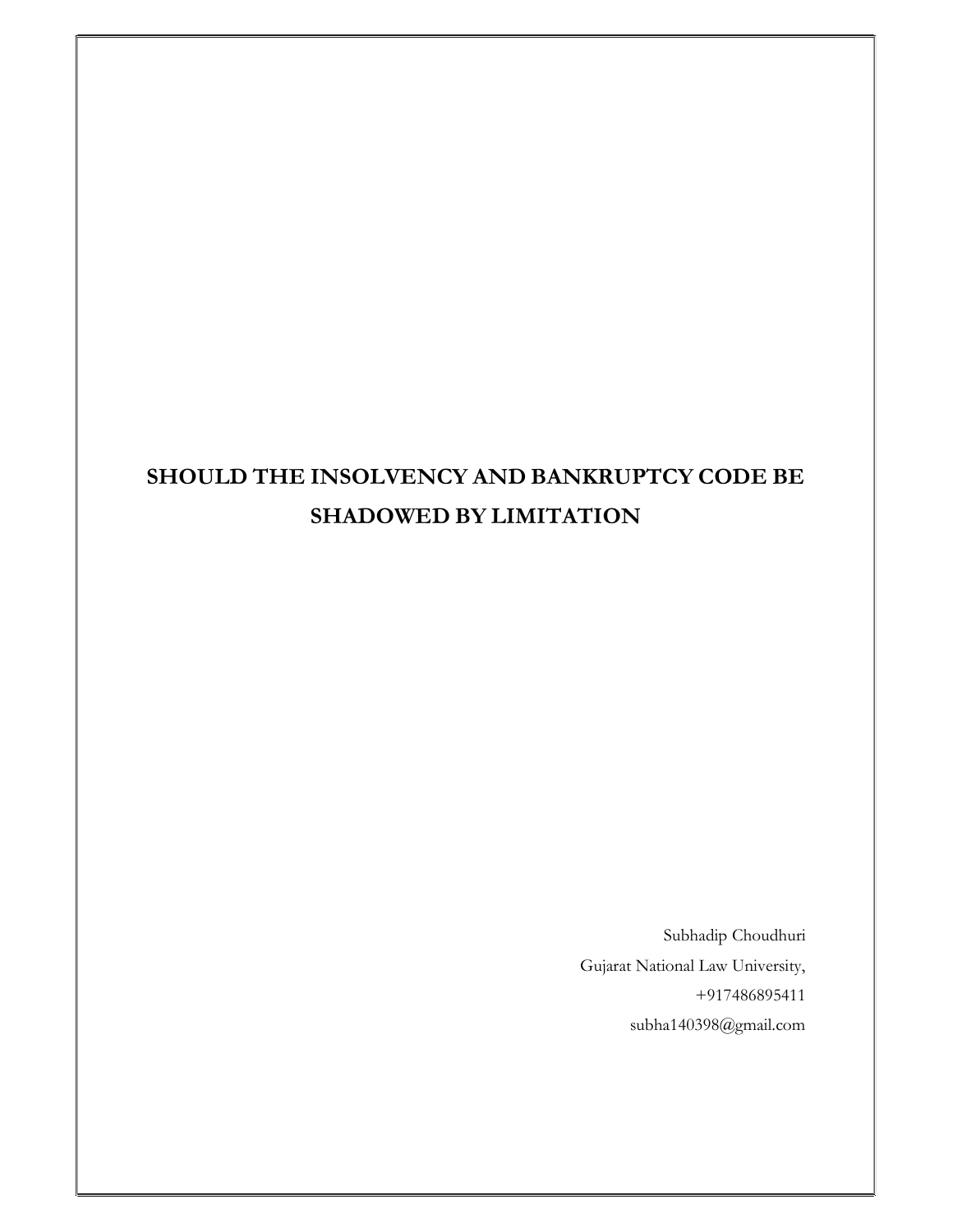# INDEX OF AUTHORITIES

# CASES:

- Hukumdev Narain Yadav vs. Lalit Narain Mishra [1973], AIR1974SC480
- M/s. Innoventive Industries Ltd. v. ICICI Bank & Anr. [2017], AIR 2017 SC 4084
- M/s. Speculum Plast Pvt. Ltd. v. PTC Techno Pvt. Ltd. [2017], 2017 SCC OnLine NCLAT 319
- M/s. Speculum Plast Pvt. Ltd. v. PTC Techno Pvt. Ltd. [2017], 2017 SCC OnLine NCLAT 319
- N. Balakrishnan v. M.A. Krishnamurthy [1998], AIR 1998 SC 3222
- Patel Brothers vs. State of Assam and Ors. [2017], AIR2017SC383
- Rajinder Singh v. Santa Singh [1973], AIR 1973 SC 2537
- The Board of Trustees of The Port of Bombay and Ors. v. M/s Sriyanesh Knitters [1999], AIR1999SC2947

# STATUTES:

- Companies Act, 1956
- Insolvency and Bankruptcy Code 2016
- Limitation Act 1963
- Presidency Towns Insolvency Act 1908
- Provisional Insolvency Act 1920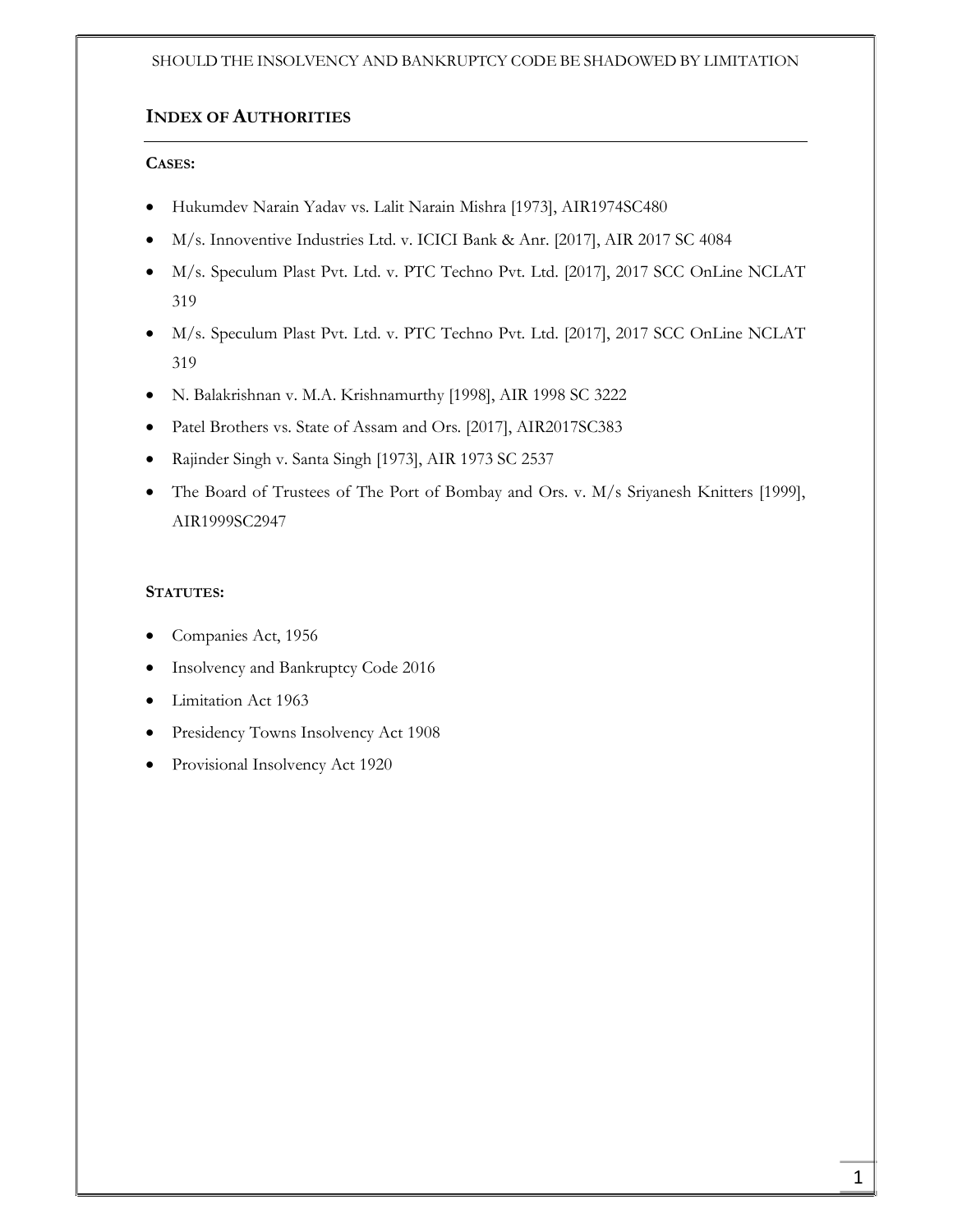# RESEARCH METHODOLOGY

Aims: The aim of this paper is to critically analyse the applicability of the Limitation Act' 1963 on the Insolvency and Bankruptcy Code, 2016.

Objectives: The objective of this paper is to find out what will be the ramifications of excluding the Insolvency and Bankruptcy Code from the ambit of the Limitation Act and whether such complete exclusion is jurisprudentially right based on the fundamental principles of law.

Scope and Limitations: The scope of this paper is restricted to analysing the scenario in India, and specially concentrates on the applicability of the doctrine of Limitation and Prescription on the Insolvency and Bankruptcy Code and not any other enactments.

The limitation of this paper is that it lacks in empirical data, and relies on secondary sources in order to look at the applicability of Limitation Act to the Insolvency and Bankruptcy Code.

Mode of citation: The OSCOLA, 4th Edition mode of citation has been used uniformly.

Sources: The paper has used primary sources like case laws and legislative enactments, and secondary sources like books, websites, and articles.

Style of Writing: The style of writing is both descriptive and analytical.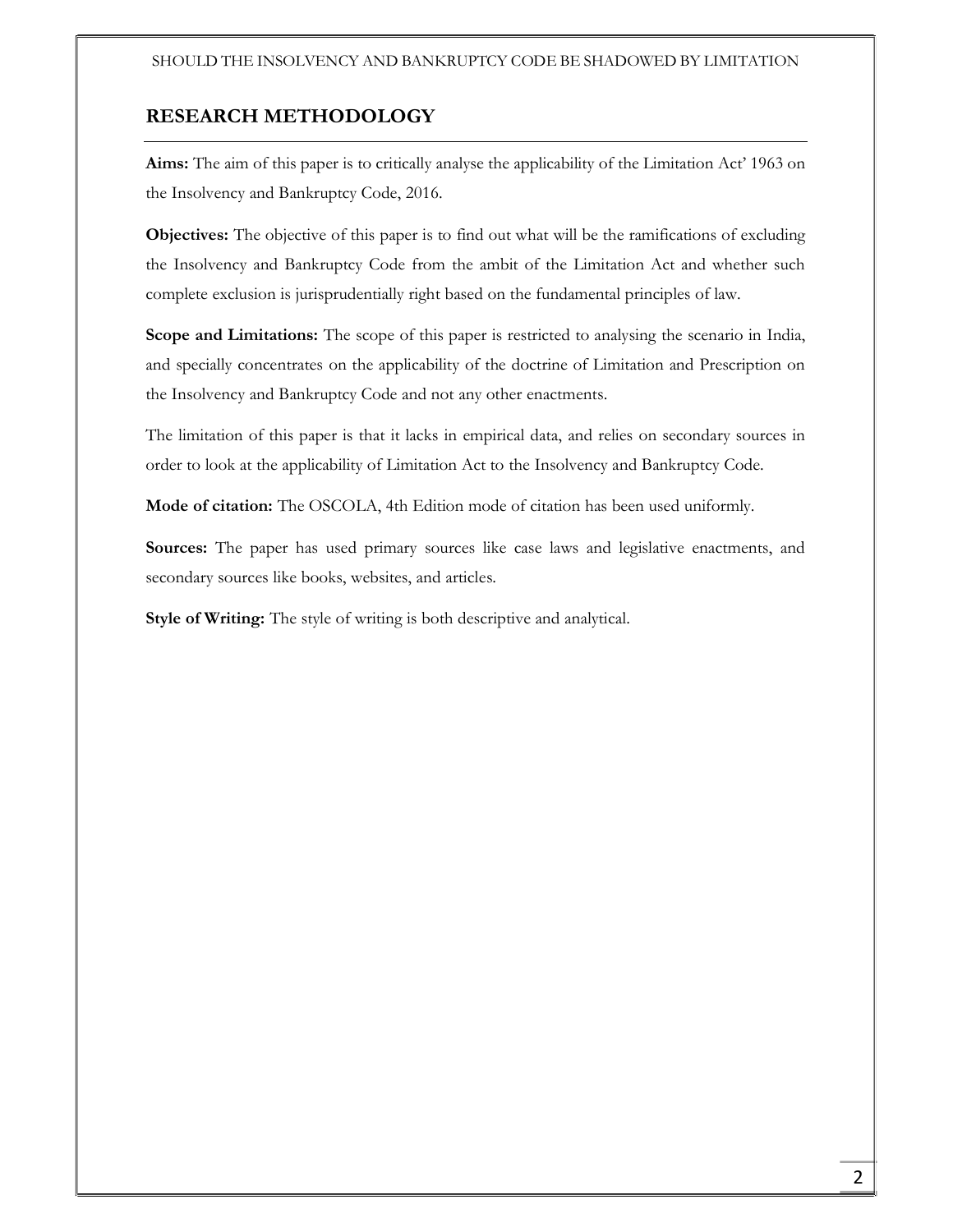## ABSTRACT

The research paper will mainly focus on the application of the Limitation Act' 1963 on the Insolvency and Bankruptcy Code'2016. It will deal with the types of Insolvency laws of India. The basic features of corporate insolvency along with the recommendations of the Balakrishna committee has been dealt in the paper.

The paper further goes on to describe what the main controversy behind the applicability of the Limitation Act and how it originated. The jurisprudence of the Limitation Act and whether all statutes are governed by the Limitation Act has also looked into. The reasons why some statutes are not covered by the Limitation Act has also been explained. Case analysis of the National Company Law Appellate Tribunal's recent judgement in the matter of M/s Speculum Plast Pvt. Ltd. v. PTC Techno Pvt. Ltd. has been done. Lastly, the paper deals with whether the National Company Law Appellate Tribunal was right in exempting the Insolvency and Bankruptcy Code' 2016 from the shackles of the Limitation Act' 1963. By doing this, whether any of the fundamental principles of jurisprudence and public policy has been violated? Finally, recommendations have been made on whether or not the Hon'ble Supreme Court should reverse the judgement, and if not what alternatives are available.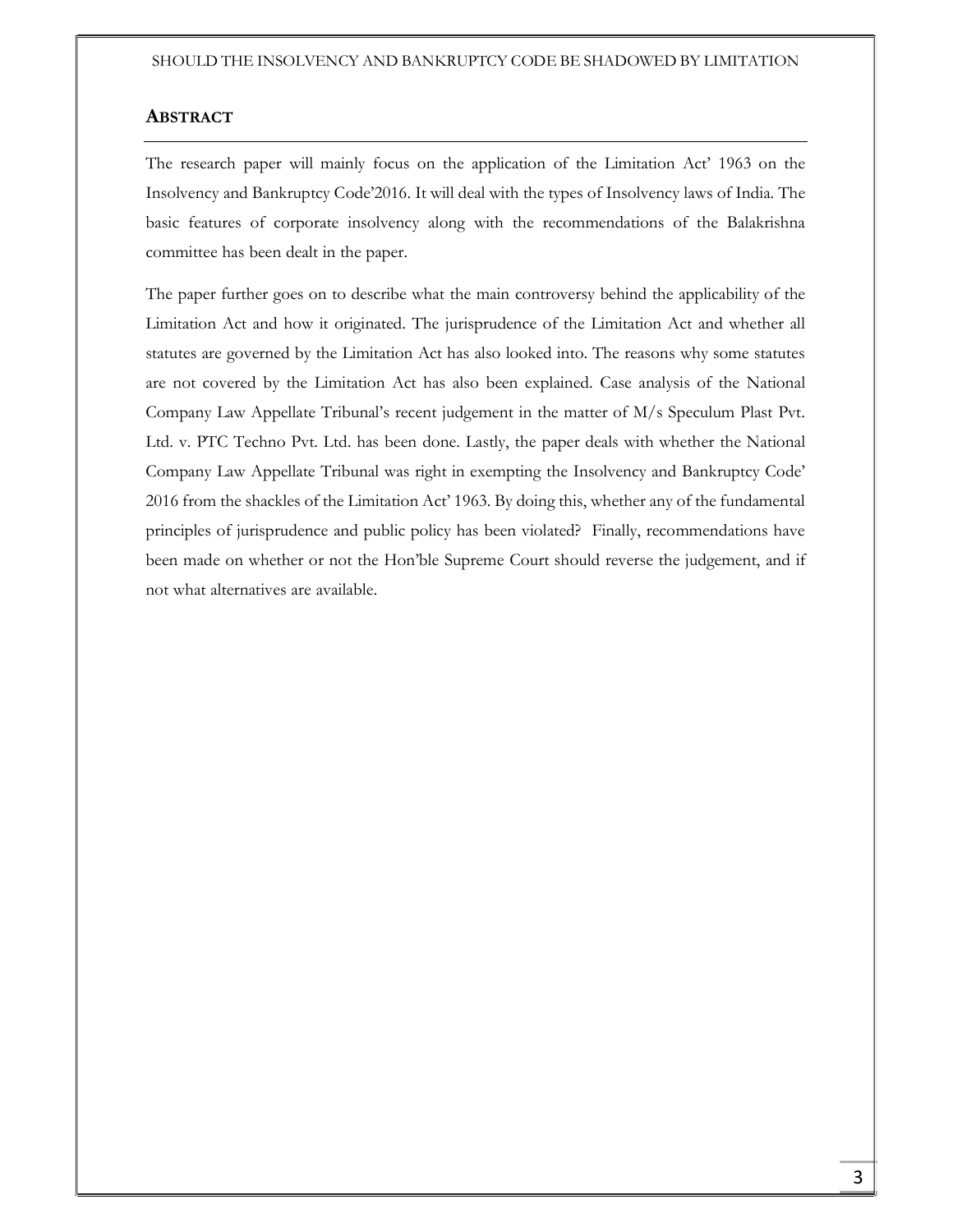# **INTRODUCTION**

Insolvency laws of India can be categorized into 2 distinct heads:

- Personal Insolvency covering individuals and partnership firms were governed by the Provisional Insolvency Act, 1920.<sup>1</sup> And the<sup>2</sup>, and
- Corporate Insolvency dealing with winding up of Presidency Towns Insolvency Act, 1908 companies used to be covered by the Companies Act, 1956<sup>3</sup>.

The basic principles of corporate insolvency are:

- To help the debtor company to reinstate itself into a profitable state, if possible.
- To ensure that the creditors get the maximum return possible, in case the company cannot be saved.
- To ensure that a fair and equitable system is adopted through a redistribution of rights so that there is just distribution of assets among the creditors based on the ranking of their claims.
- To find out the causes of failure and to reprimand those guilty of mismanagement.
- To place the assets of the company under external control to prevent their unauthorized transfer.
- To avoid fraudulent transactions, dissolution and winding up.<sup>4</sup>

According to the data available till 2015, it took almost 4.3 years on an average for an insolvency resolution to end. If compared with other countries like United Kingdom (1 year) and United States of America (1.5 years), it can be noticed that the time required is significantly higher in India which bears evidence to the cumbersome and archaic insolvency procedure pursued by the Indian courts. A reading of the previous legislations dealing with the bankruptcy will convey that these delays were mostly caused due to the time taken to resolve cases in courts, the confusion that prevailed due to ambiguous provisions relating to the bankruptcy framework.<sup>5</sup>

The committee headed by Justice V.B. Balakrishna Eradi, which had been set up by the Government of India, to revamp the existing insolvency laws and to acclimate them to the present

<sup>1</sup> Provisional Insolvency Act 1920

<sup>2</sup> Presidency Towns Insolvency Act 1908

<sup>3</sup> Companies Act, 1956

<sup>4</sup> Rohan Bagai, 'Corporate Insolvency Laws in India' (Legal Services India) http://www.legalservicesindia.com/articles/corin.htm accessed 30 November 2017

<sup>&</sup>lt;sup>5</sup> The Insolvency and Bankruptcy Code: All you need to know' (the PRS Blog) http://www.prsindia.org/theprsblog/?p=3642 accessed 30 November 2017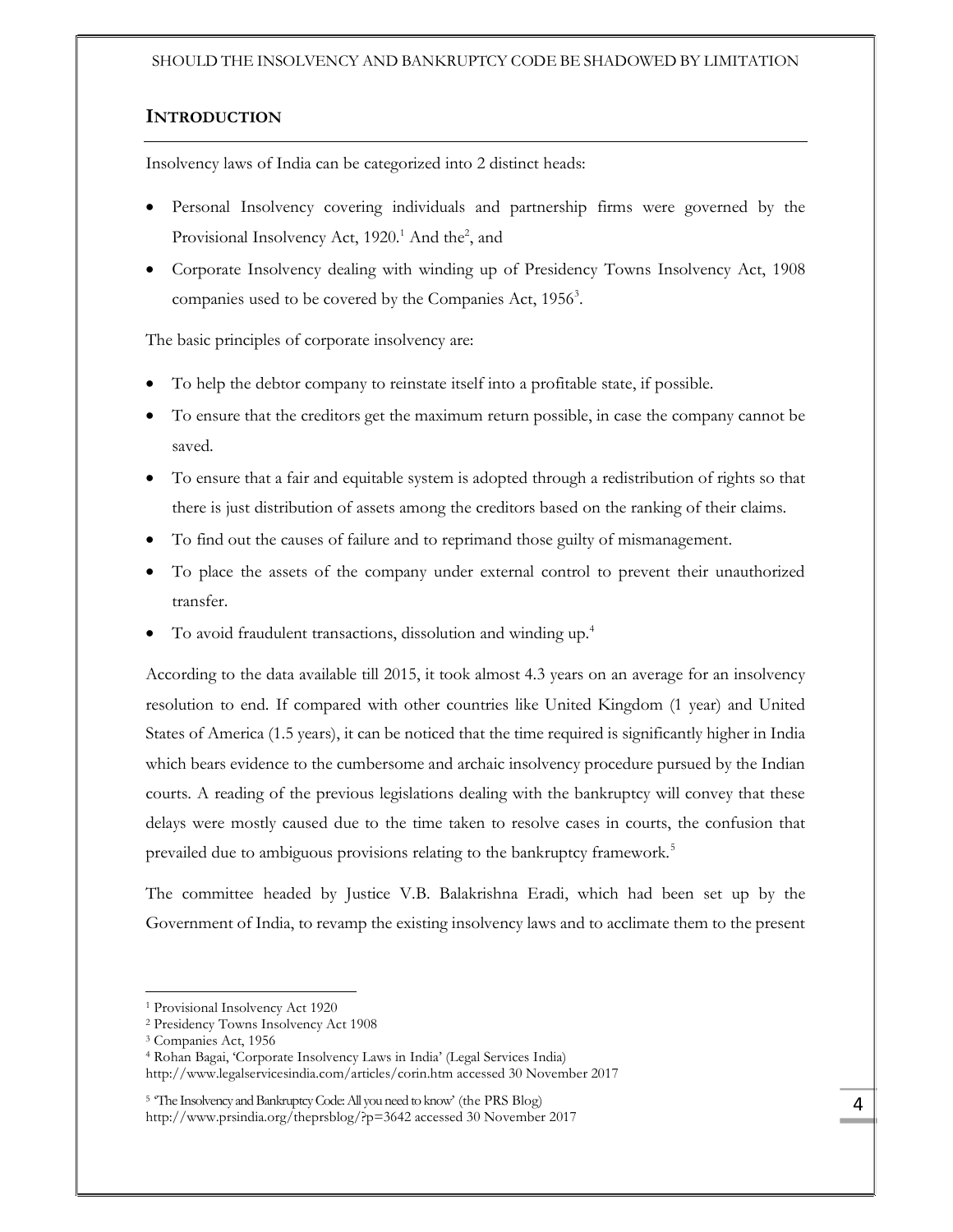international practices, submitted its report in 2000. Following were the recommendations as proposed by the committee<sup>6</sup>:

- National Company Law Tribunal needs to be vested with the jurisdiction, power, and authority related to winding up of companies along with the functions and power regarding the rehabilitation and revival of sick industrial companies.
- The power of the High Courts to hear insolvency proceedings needs to be shifted to the tribunals. The pending winding-up proceedings also needed to be shifted to the tribunals.
- The international trends in corporate bankruptcy laws should be incorporated in the Indian laws.
- To perform an in-depth assessment of the office of Official Liquidators, to find out the inadequacy and incompetency in manpower and latest office equipment and technologies.
- Setting up of a liquidation committee comprising of the creditors of the company to help the Liquidator. Guidance in this regard should be taken from Section 141 of the Insolvency Act, 1986.
- Recommended repealing of SICA and to integrate the ameliorative, revival and reconstructionist procedures under it in a suitably amended form according to the structure of the 1956 Act.
- Part VII of the Companies Act' 1956 should be amended to include the UNCITRAL Model Law as approved by the United Nations. The Model law itself may be inserted as a schedule to the Companies Act' 1956 to be applied to all cases of Cross-Border insolvency.
- In order to bring the Companies Act' 1956 in line with international practices, the necessary principles categorized under the heading "Legal Framework", "Orderly and Effective Insolvency Procedures - Key issues" need to be adopted.

According to the Preamble to the Code<sup>7</sup>, "An Act to consolidate and amend the laws relating to reorganisation and insolvency resolution of corporate persons, partnership firms and individuals in a time bound manner for maximisation of value of assets of such persons, to promote entrepreneurship, availability of credit and balance the interests of all the stakeholders including alteration in the order of priority of payment of Government dues and to establish an Insolvency and Bankruptcy Board of India, and for matters connected therewith or incidental thereto."

<sup>6</sup> 'Report of the High Level Committee on Law Relating to Insolvency and Winding up of Companies 2000' http://reports.mca.gov.in/Reports/24-

Eradi%20committee%20report%20of%20the%20high%20level%20committee%20on%20law%20relating%20to%2 0insolvency%20&%20winding%20up%20of%20Companies,%202000.pdf accessed 30 November 2017

<sup>7</sup> Insolvency and Bankruptcy Code 2016, Preamble.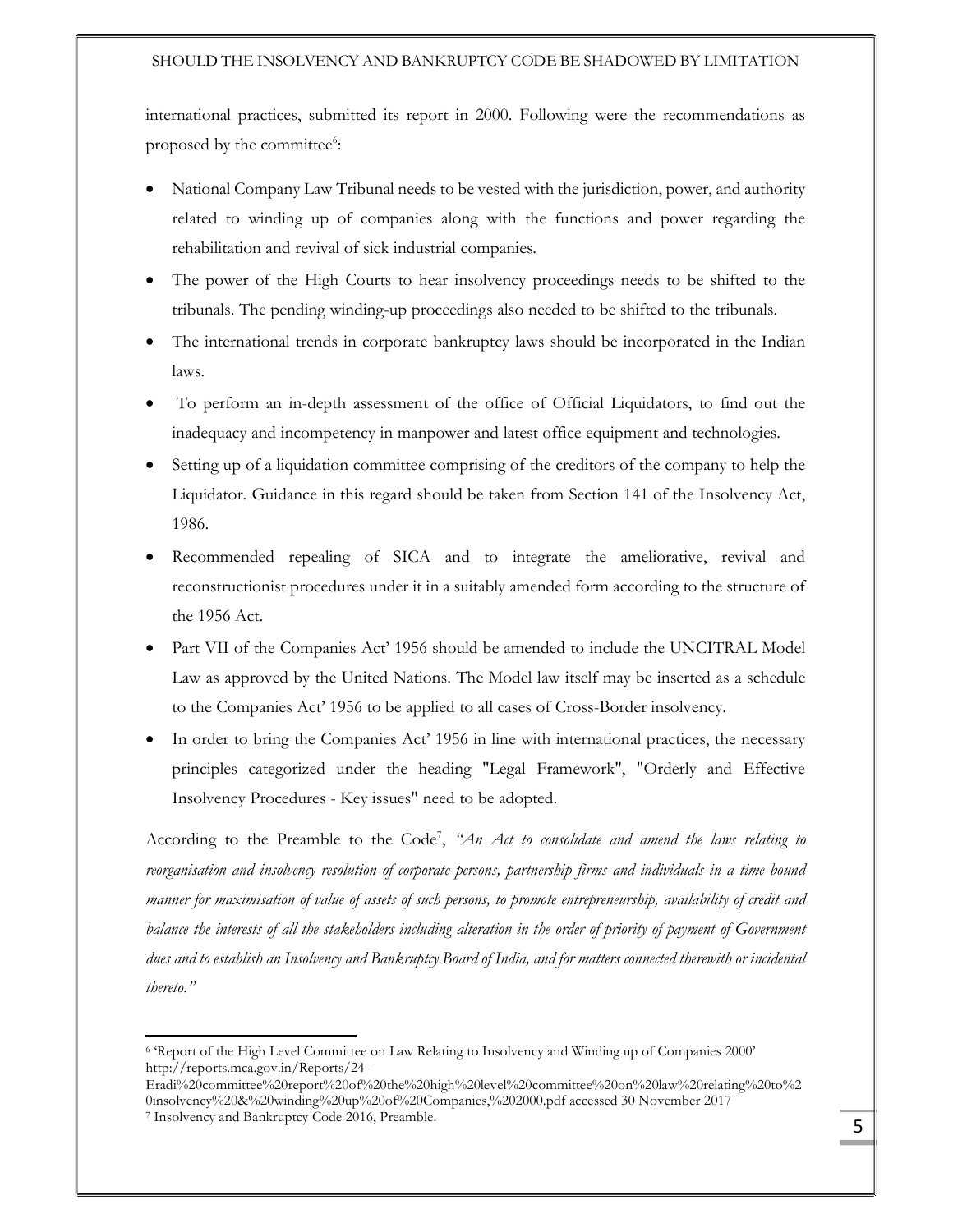The Preamble clearly states that the legislative intent to incorporate this code is

Firstly, to remove the ambiguity that had been prevailing in the previous legislations;

Secondly, to prevent unnecessary delays and to ensure fast dismissal of matters, i.e., within 180 days;

Thirdly, to prevent loss to corporate creditors due to depreciation of assets of the insolvent company;

Fourthly, to establish a balance among the interests of the various stakeholders; and

Lastly, to create a common forum to deal with such matters.<sup>8</sup>

<sup>&</sup>lt;sup>8</sup> V.S. Wahi, Treatise on Insolvency and Bankruptcy Code (Page 18,1<sup>st</sup> Edition, Bharat Law House Pvt. Ltd. 2017)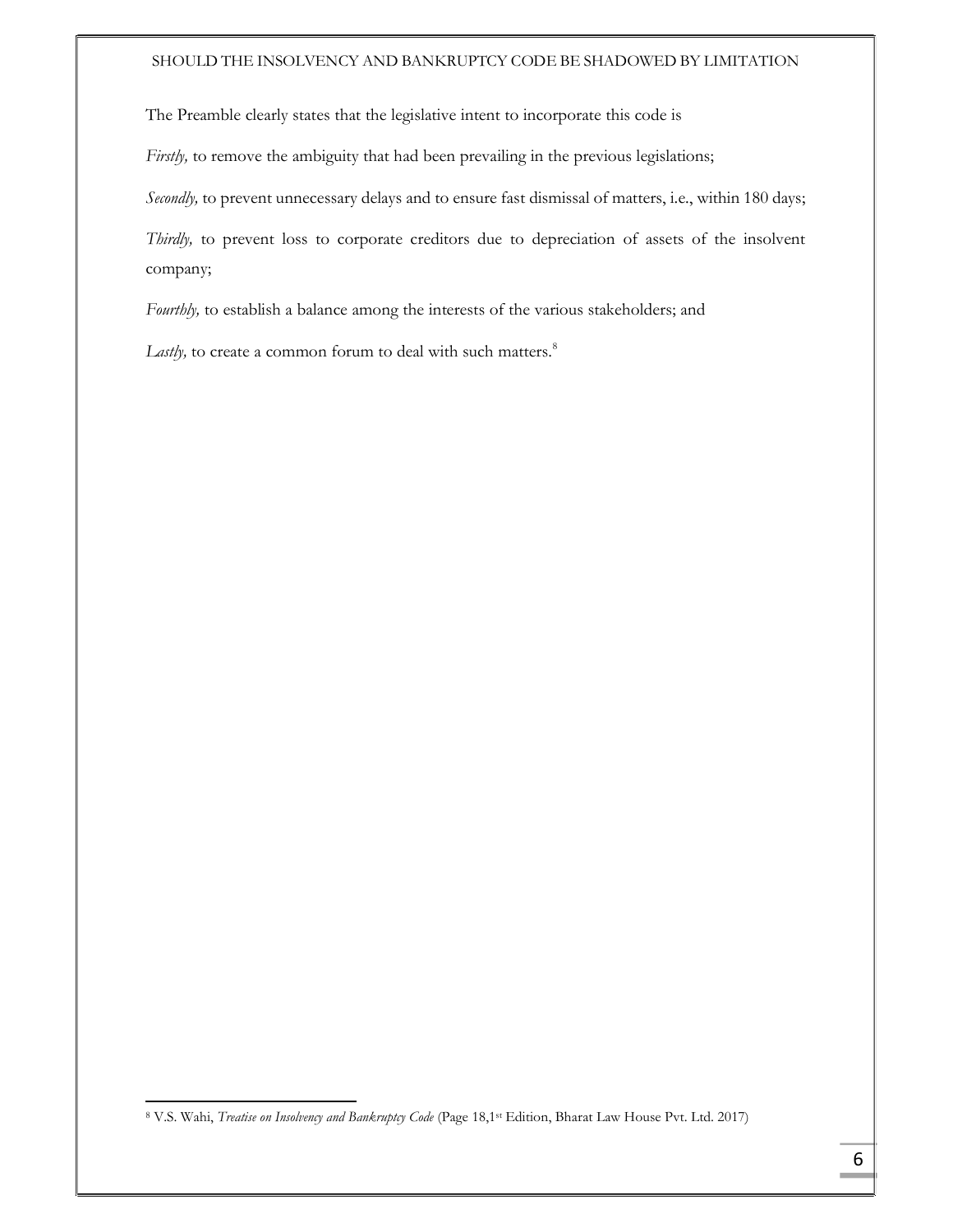# IS IBC GUIDED BY THE LIMITATION ACT?

The schedule to the Limitation Act<sup>9</sup> states that money claims cannot be raised beyond a period of 3 years from the date on which cause of action arises.

The issue whether applications to initiate corporate insolvency under sections 7, 8, 9 and 10 of the IBC is barred limitation was considered by National Company Law Appellate Tribunal (NCLAT) in the matter of Neelkanth Township and Construction Pvt. Ltd. vs. Urban Infrastructure Trustee Ltd. The Hon'ble NCLAT held that that provisions of the IBC cannot be shackled by the Limitation Act. It observed that:

"There is nothing on the record that Limitation Act, 2013 is applicable to I&B Code. Learned Counsel for the appellant also failed to lay hand on any of the provision of I&B Code to suggest that the Law of Limitation Act, 1963 is applicable. The I&B Code, 2016 is not an Act for recovery of money claim, it relates to the initiation of Corporate Insolvency Resolution Process. If there is a debt which includes interest and there is default of debt and having a continuous course of action, the argument that the claim of money by Respondent is barred by Limitation cannot be accepted."

However, when the parties appealed before the Hon'ble Supreme Court, it dismissed the appeal and opted not to give its view regarding the applicability of the Limitation Act.

Subsequently, this issue once again popped up before the NCLAT in the matter of Black Pearl Hotels Pvt. Ltd. v. Planet M Retail Ltd. In this matter, the Hon'ble NCLT bench of Mumbai had rejected to admit an application by an operational creditor to initiate insolvency proceedings on the ground that the claim is barred by limitation.

The NCLAT observed that even if it is considered that the Limitation Act does apply to the IBC, then also the period of limitation will start from  $1<sup>st</sup>$  December 2016, i.e., from the date the rights conferred by the enactment accrued.

"Insolvency and Bankruptcy Code, 2016 has come into force with effect from 1st December 2016. Therefore, the right to apply under I&B Code accrues only on or after 1st December 2016 and not before the said date (1st December 2016). As the right to apply under section 9 of I&B Code accrued to appellant since 1st December 2016, the application filed much prior to three years, the said application cannot be held to be barred by limitation."

The Hon'ble NCLAT has thereby bestowed a second opportunity on those creditors who had lost all hopes of recovering their debts due to vaporization of their rights over time. This might lead

<sup>9</sup> Limitation Act 1963, Schedule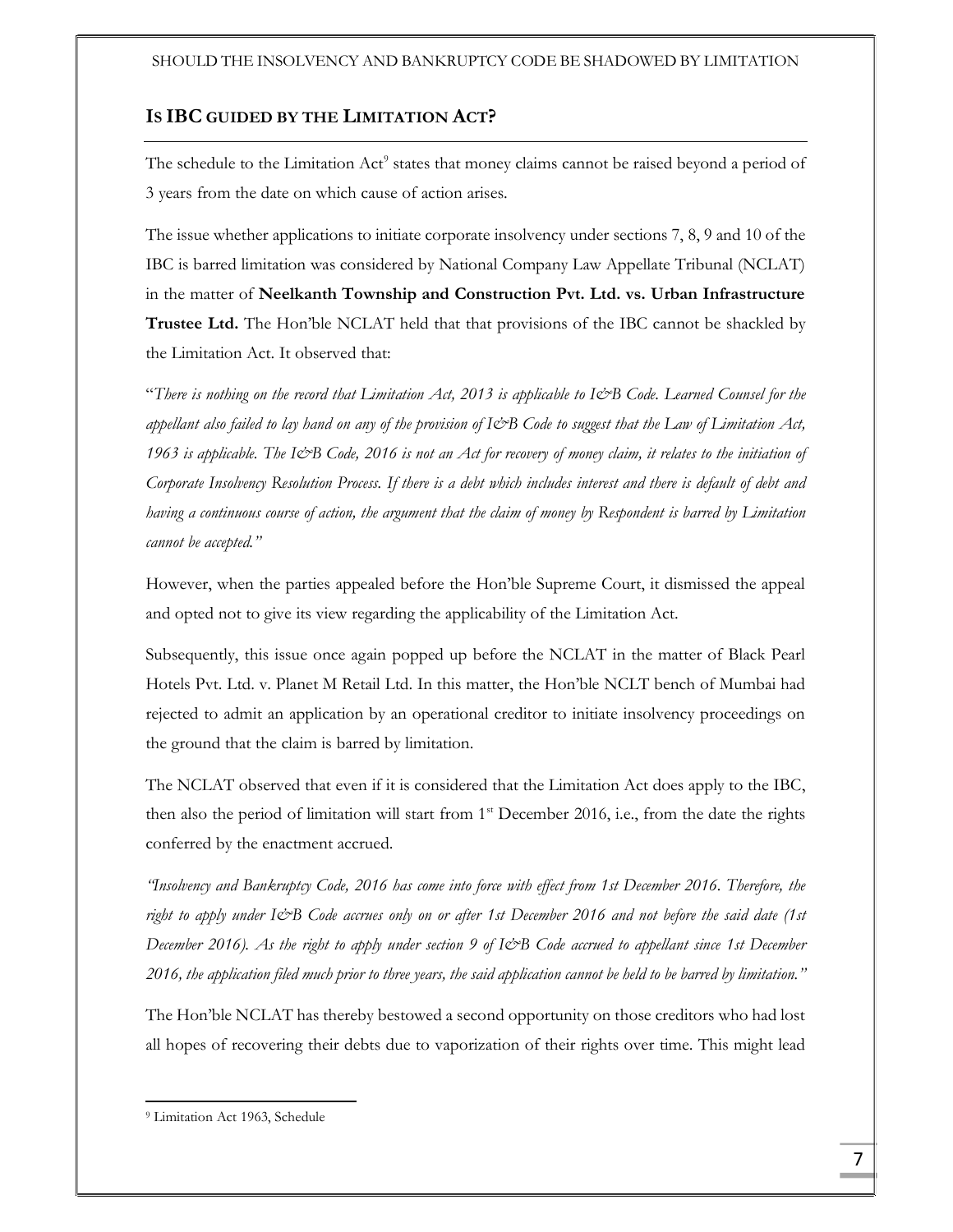to a filing of numerous insolvency applications, which otherwise had been barred by limitation, thereby increasing the caseload of the tribunals.<sup>10</sup>

-

<sup>10</sup> Swaroop George, 'Limitation of claims under the IBC: Final opportunity for creditors?' (Bar and Bench) https://barandbench.com/limitation-claims-ibc-creditors/ accessed on 30 November 2017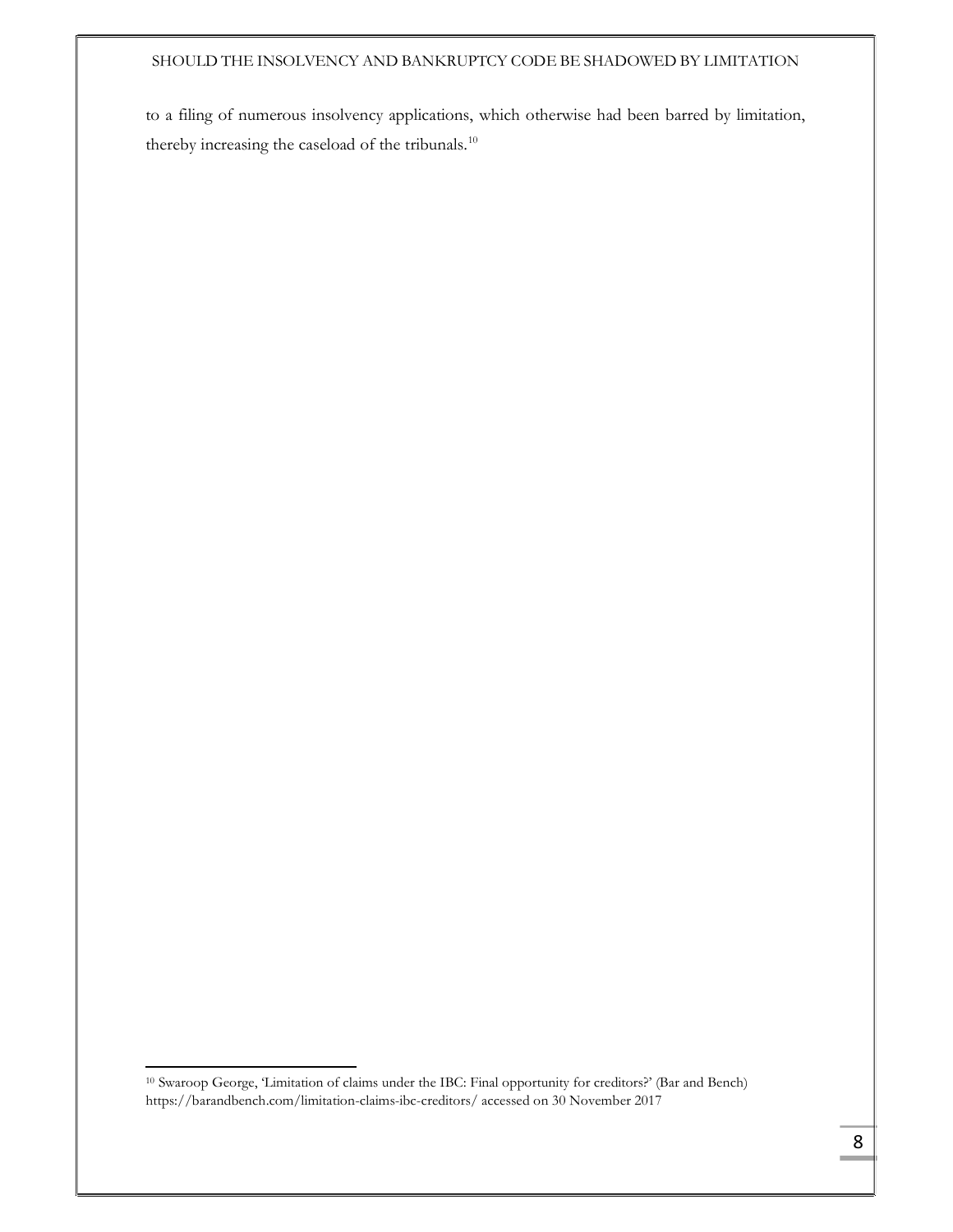## JURISPRUDENCE BEHIND THE LIMITATION ACT

The Law Commission of India in its  $3<sup>rd</sup>$  report has explained the reason behind the implementation of the Act in the following words: "The utility of a statute of limitation has never been a matter of serious doubt or dispute. It has been said that the statute of limitation is a statute of repose, peace, and justice. It is one of repose because it extinguishes stale demands and quiets title; in the words of John Voet, controversies are restricted to a fixed period of time lest they should become immortal while men are mortal. It secures peace as it ensures the security of rights, and it secures justice, as by lapse of time evidence in support of rights may have been destroyed. There can thus be no doubt that it rests on sound policy. The operation of the law of prescription has been explained by Lord Plunket in a striking metaphor. He stated that Time holds in one hand a scythe and in the other, an hourglass. The scythe mows down the evidence of our rights, while the hour-glass measures the period which renders that evidence superfluous. Commenting on this, a learned author observes that the metaphor could have been contemplated by adding, so far as India is concerned, that the frame-work of the hour-glass would certainly decay, the glass be broken, and the sand escape."<sup>11</sup>

The Doctrine of Limitation and Prescription was thoroughly described by the Hon'ble NCLAT recently in the Matter concerning  $M/s$ . Speculum Plast Pvt. Ltd. v. PTC Techno Pvt. Ltd.<sup>12</sup> The first principle that needs to be considered in this matter is "a right not exercised for a long time is non-existent." According to Salmond<sup>13</sup>, to prevent the error that accrues with time which might lead to wrong presumptions of the facts of the matter, it is necessary that the matter is disposed of as quickly as possible or the rights of the parties cannot be dealt with effectively. The party who wants to challenge this presumption must do so within a reasonable time, otherwise hi right shall be forfeited because of his neglect (vigilantibus non dormientibus jura subvenient).

The tribunal went on to further state that rights enjoyed by a person regarding his property or debt or any other right, in general, cannot stay uncertain and doubtful for a long period of time. They need to be settled for the convenience of both the parties. In the case of **Rajinder Singh v. Santa** Singh,<sup>14</sup> the Hon'ble Supreme Court had observed that the Limitation Act ensures that a right acquired by a person over time due to long enjoyment is not disturbed or tampered with. In the matter of N. Balakrishnan v. M.A. Krishnamurthy<sup>15</sup>, the Hon'ble Supreme Court had

observed that by implementing the limitation act the rights of parties are thereby not destroyed

<sup>&</sup>lt;sup>11</sup> Law Commission, *Limitation Act, 1908* (Third Report, 1956) para 1

<sup>12</sup> M/s. Speculum Plast Pvt. Ltd. v. PTC Techno Pvt. Ltd. [2017], 2017 SCC OnLine NCLAT 319

<sup>&</sup>lt;sup>13</sup> Salmond, *Jurisprudence* (Pages 438,439, 12<sup>th</sup> Edition)

<sup>14</sup> Rajinder Singh v. Santa Singh [1973], AIR 1973 SC 2537

<sup>&</sup>lt;sup>15</sup> N. Balakrishnan v. M.A. Krishnamurthy [1998], AIR 1998 SC 3222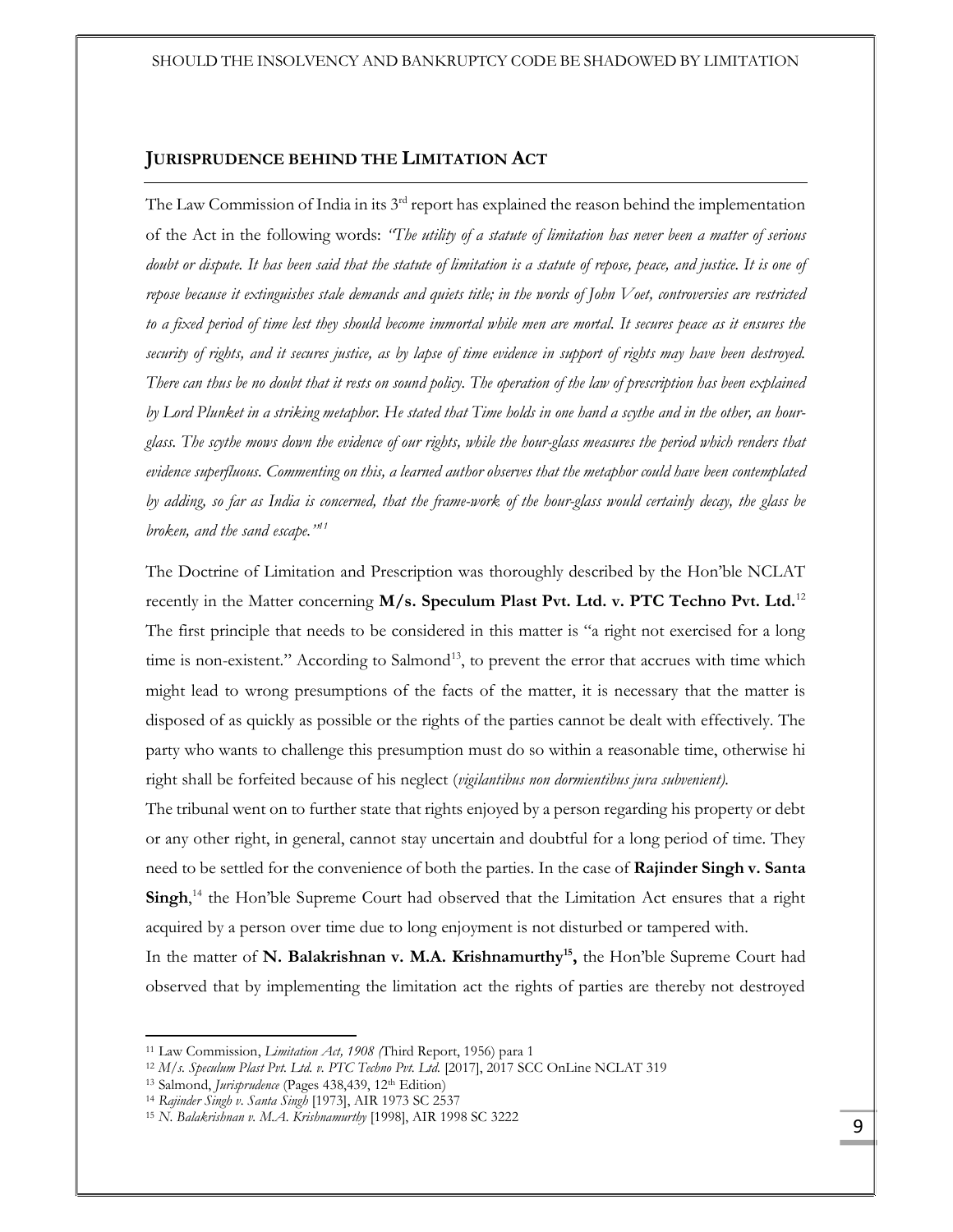but it puts a check on the dilatory tactics resorted to by the parties. Thereby to uphold public interest the Limitation Act fixes a life span for the legal injury suffered. Since the time of the court is precious every legal remedy should be available for a fixed period of time.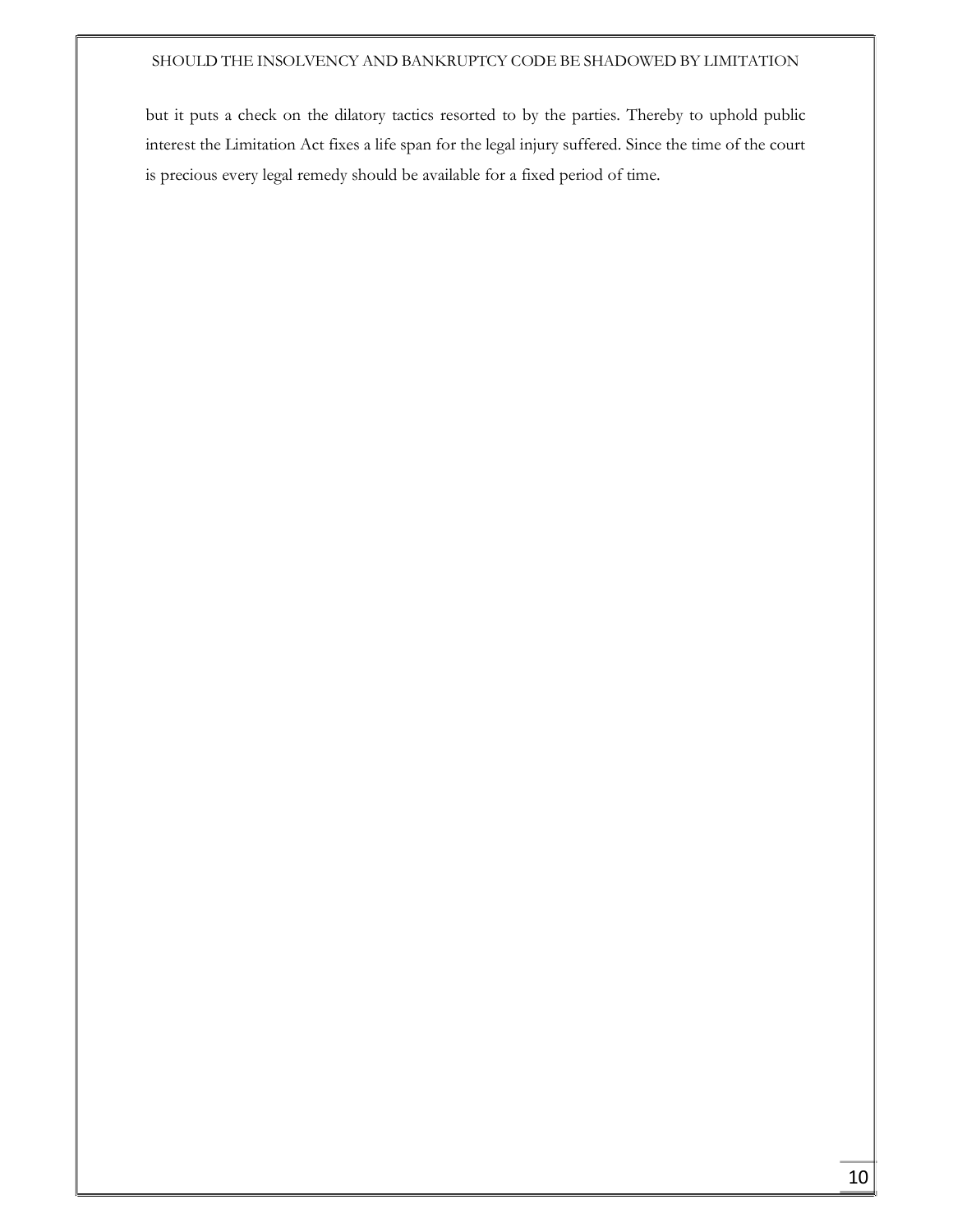## ARE ALL STATUTES GOVERNED BY THE LIMITATION ACT?

# Section 29 of the Limitation Act<sup>16</sup> inter alia states that:

"(2) Where any special or local law prescribes for any suit, appeal or application a period of limitation different from the period prescribed by the Schedule, the provisions of section 3 shall apply as if such period were the period prescribed by the Schedule and for the purpose of determining any period of limitation prescribed for any suit, appeal or application by any special or local law, the provisions contained in sections 4 to 24 (inclusive) shall apply only in so far as, and to the extent to which, they are not expressly excluded by such special or local law."

Sub-section 2 states that, if any special or local enactment prescribes a different period of limitation than that mentioned in the schedule for any suit, appeal or application, then section 3 needs to be applied as per the period prescribed by the special or local enactment. And sections 4 to 24 (inclusive) will apply to that extent unless expressly excluded by the said special or local enactment.

By a bare reading of the provision, it can be inferred that every legislative enactment, be it central or state legislation, is guided by the Limitation Act unless such enactment expressly excludes itself from the clutches of the Limitation Act. However, the Supreme Court has time and again defined the term "expressly excluded" and has broadened its scope over time.

In the matter of Hukumdev Narain Yadav vs. Lalit Narain Mishra<sup>17</sup>, the Hon'ble Supreme Court observed that whether or not the sections of the Limitation Act are applicable to a particular legislative enactment should not be decided by a mere reading of the words of the relevant sections of the Limitation Act; but the said enactment needs to be viewed holistically to come to a conclusion whether it attracts one or more of the sections of the Limitation Act. Even if there is no explicit mentioning of the exclusion of the Limitation Act in the said enactment, as mandated by section 29(2), the said enactment on being a complete code in itself would be freed from the shackles of the Limitation Act.

Recently in the matter of Patel Brothers vs. State of Assam and Ors.<sup>18</sup>, the Hon'ble Supreme Court further clarified its previous stance by stating in paragraph 35 that if the legislative intent behind an enactment is to provide a complete code which shall govern the matters provided in it in all aspects, then it cannot be considered that such matters also come under the ambit of the Limitation Act. If it can be inferred from an analysis of the relevant provisions of the impugned

-

<sup>16</sup> Limitation Act 1963, Section 29

<sup>&</sup>lt;sup>17</sup> Hukumdev Narain Yadav vs. Lalit Narain Mishra [1973], AIR1974SC480

<sup>&</sup>lt;sup>18</sup> Patel Brothers vs. State of Assam and Ors. [2017], AIR2017SC383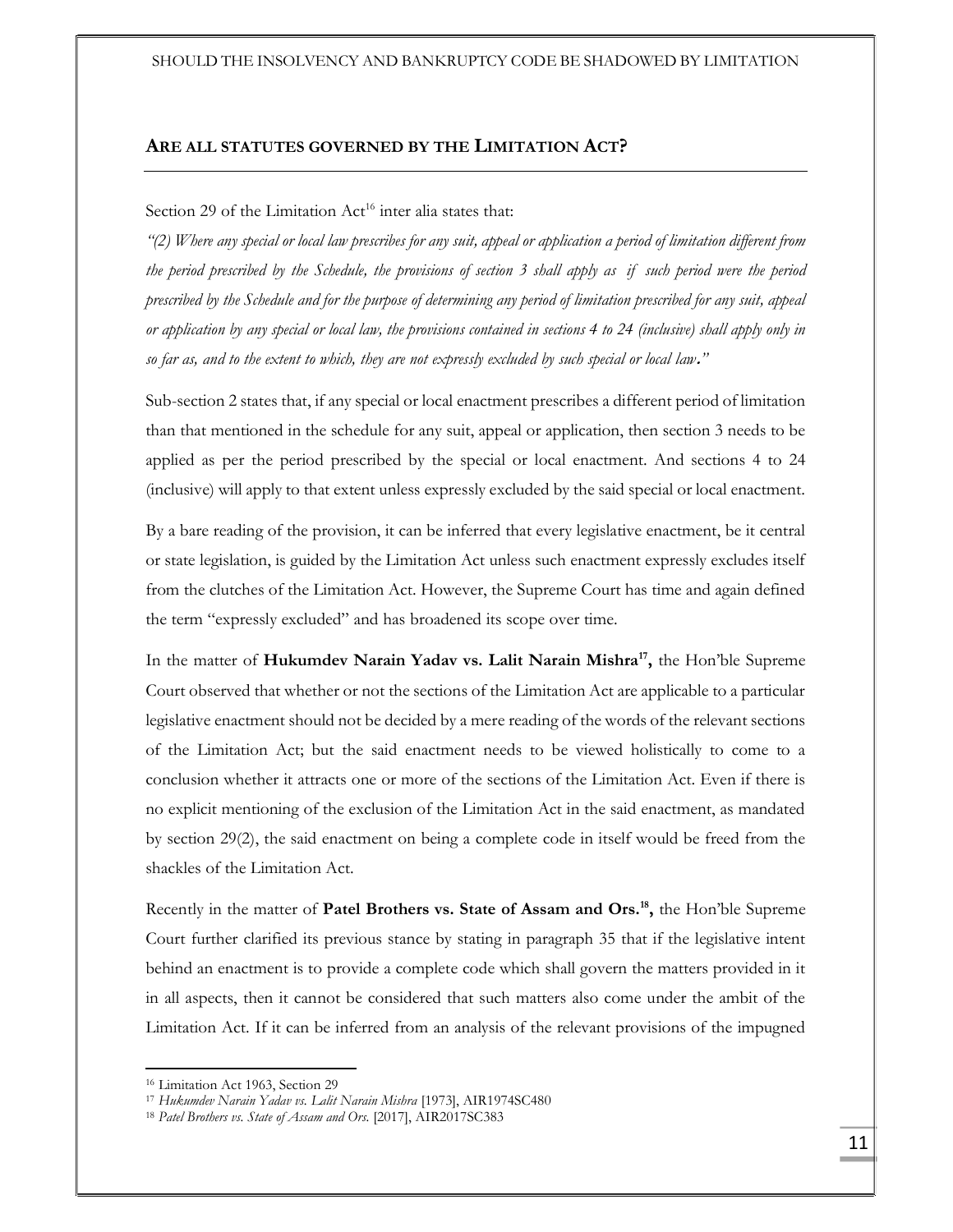enactment that the remedies provided therein directly or indirectly solve the problem of limitation, then the remedies provided in the Limitation Act cannot be substituted for these provisions. Even if no explicit exclusion of the applicability of Sections 4 to 24 of the Limitation Act has been made in the special enactment, it is up to the judiciary to determine how and to what extent the nature of the subject-matter and scheme of the special law exclude their operation. Their Lordships further observed that whether or not the Limitation Act has been excluded needs to be decided by a careful analysis of the provisions of the impugned enactment and not by analyzing the provisions of the Limitation Act.

The Supreme Court has thereby broadened the scope of the term "expressly excluded" and has included an implicit exclusion of the Limitation Act which is evident from a reading of the provisions of the special or local enactment.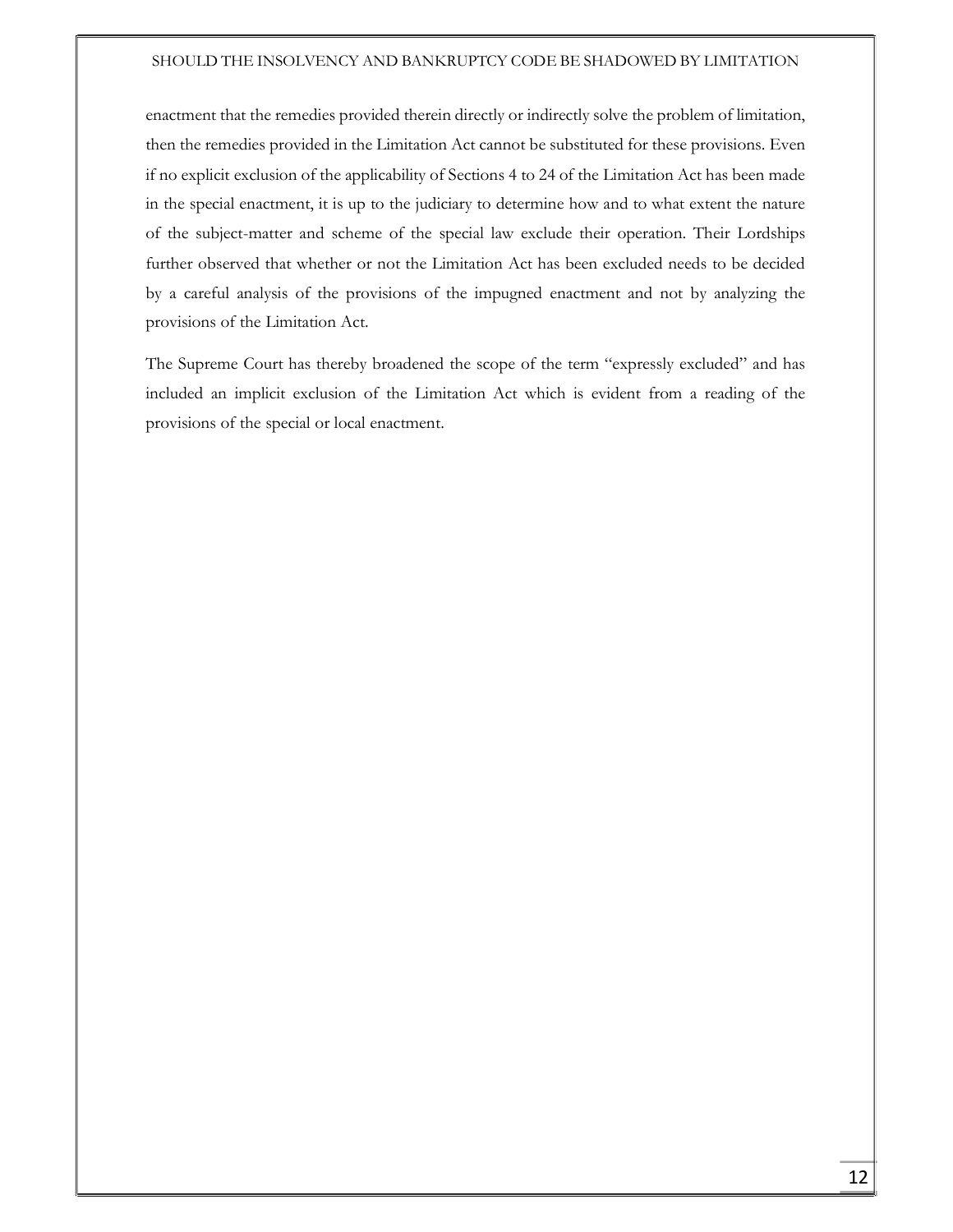# IS IBC A COMPLETE CODE?

The Hon'ble Supreme Court in the recent case of M/s. Innoventive Industries Ltd. v. ICICI Bank & Anr.<sup>19</sup>, after analyzing various provisions of the IBC and the legislative intent behind the incorporation of the Code along with the factors that led to its formulation unanimously held that "There can be no doubt, therefore, that the Code is a Parliamentary law that is an exhaustive code on the subject matter of insolvency in relation to corporate entities, and is made under Entry 9, List III in the 7<sup>th</sup> Schedule which reads as under: "9. Bankruptcy and insolvency"."

Therefore, by this decision of the apex court, it is settled that the IBC is a complete code in itself and the remedies provided by it holistically covers all the matters under it. Thus IBC cannot be guided by other legislative enactments.

<sup>&</sup>lt;sup>19</sup> M/s. Innoventive Industries Ltd. v. ICICI Bank & Anr. [2017], AIR 2017 SC 4084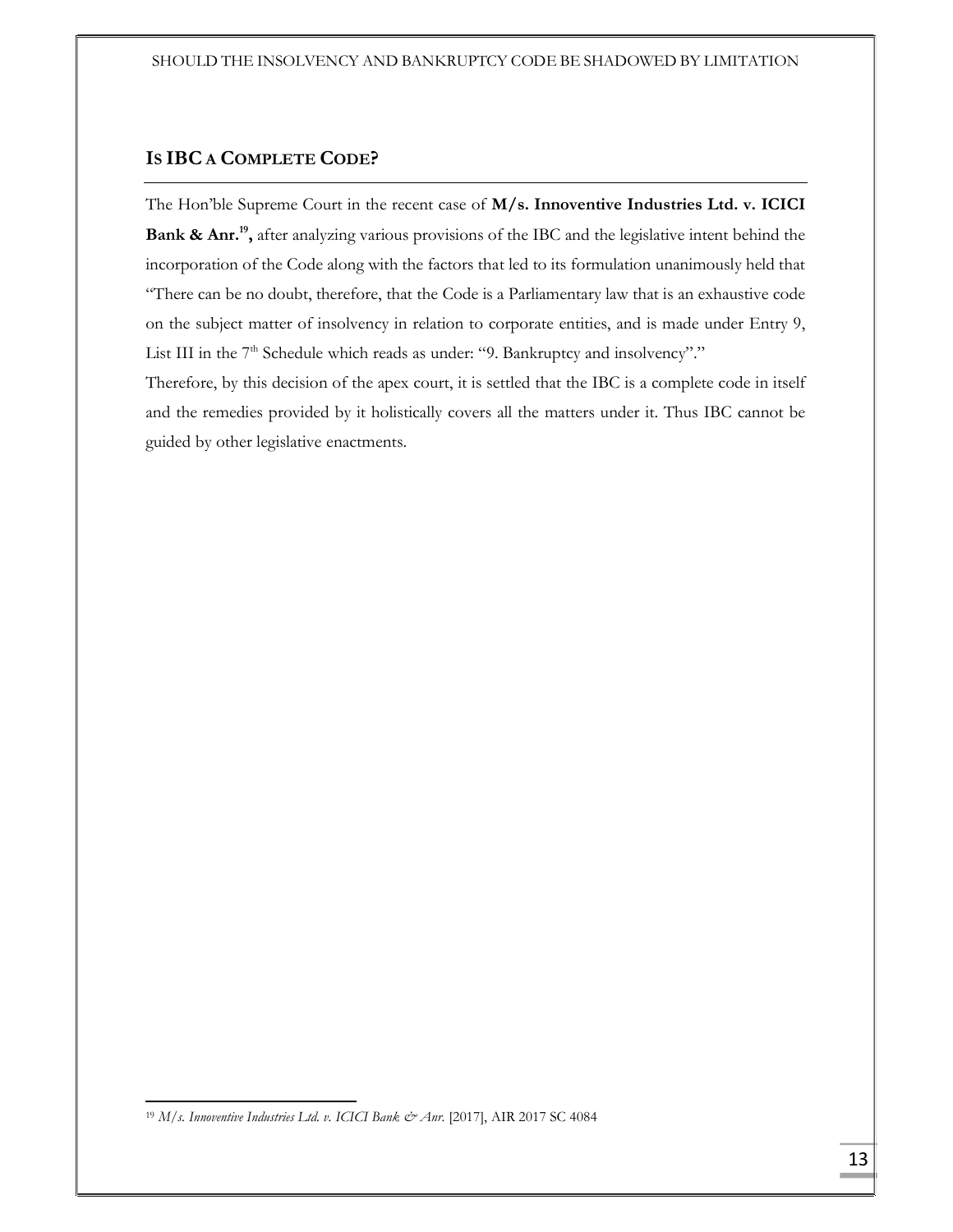# CASE ANALYSIS:

# M/s. Speculum Plast Pvt. Ltd. v. PTC Techno Pvt. Ltd.<sup>20</sup>, with PARAG GUPTA & ASSOCIATES V. B.K. EDUCATIONAL SERVICES PVT. LTD., WITH ASHLAY INFRASTRUCTURE PVT. LTD. V. LDS ENGINEERS PVT. LTD.

**Matter in Issue:** In all the above appeals the Hon'ble NCLAT had to decide "Whether Limitation" Act, 1963 is applicable for triggering 'Corporate Insolvency Resolution Process' under Insolvency and Bankruptcy Code, 2016?"

Decision: The Hon'ble NCLAT held that an application to trigger a Corporate Insolvency Resolution Process cannot be barred by the provisions of the Limitation Act. However, the court also held that while admitting an application under section 7 and section 9 the Doctrine of Limitation and Prescription needs to be kept in mind and any deliberate delay needs to be penalized.

Reasoning: The Hon'ble tribunal first referred to the case of M/s. Innoventive Industries Ltd. **v. ICICI Bank & Anr.,** where the Supreme Court had stated that IBC is a complete code in itself. Then the court referred to the case of Hukumdev Narain Yadav vs. Lalit Narain Mishra, where the Hon'ble Supreme Court had held that even an implicit exclusion evident from the provisions of the enactment would be enough to free it from the ambit of the Limitation Act. Their lordships then referred to previous insolvency codes to find out the legislative intent behind

the IBC.

1

Section 101 of the 'Presidency-Towns Insolvency Act, 1909' states that an appeal from any act or decision of the official assignee or from an order made by an officer of the Court empowered under section 6, should be made within 20 days from the date of such act, decision or order.

Section 78 of the 'Provincial Insolvency Act, 1920' states that all appeals and applications under this act shall be subjected to the limitation prescribed under sections 5 and 12 of the Indian Limitation Act' 1908.

Section 243 of IBC repeals The Presidency Towns Insolvency Act, 1909 and the Provincial Insolvency Act, 1920. However, any pending proceedings under the previous acts shall continue to be heard and disposed of under the provisions of those Acts. Even though these acts have

<sup>&</sup>lt;sup>20</sup> M/s. Speculum Plast Pvt. Ltd. v. PTC Techno Pvt. Ltd. [2017], 2017 SCC OnLine NCLAT 319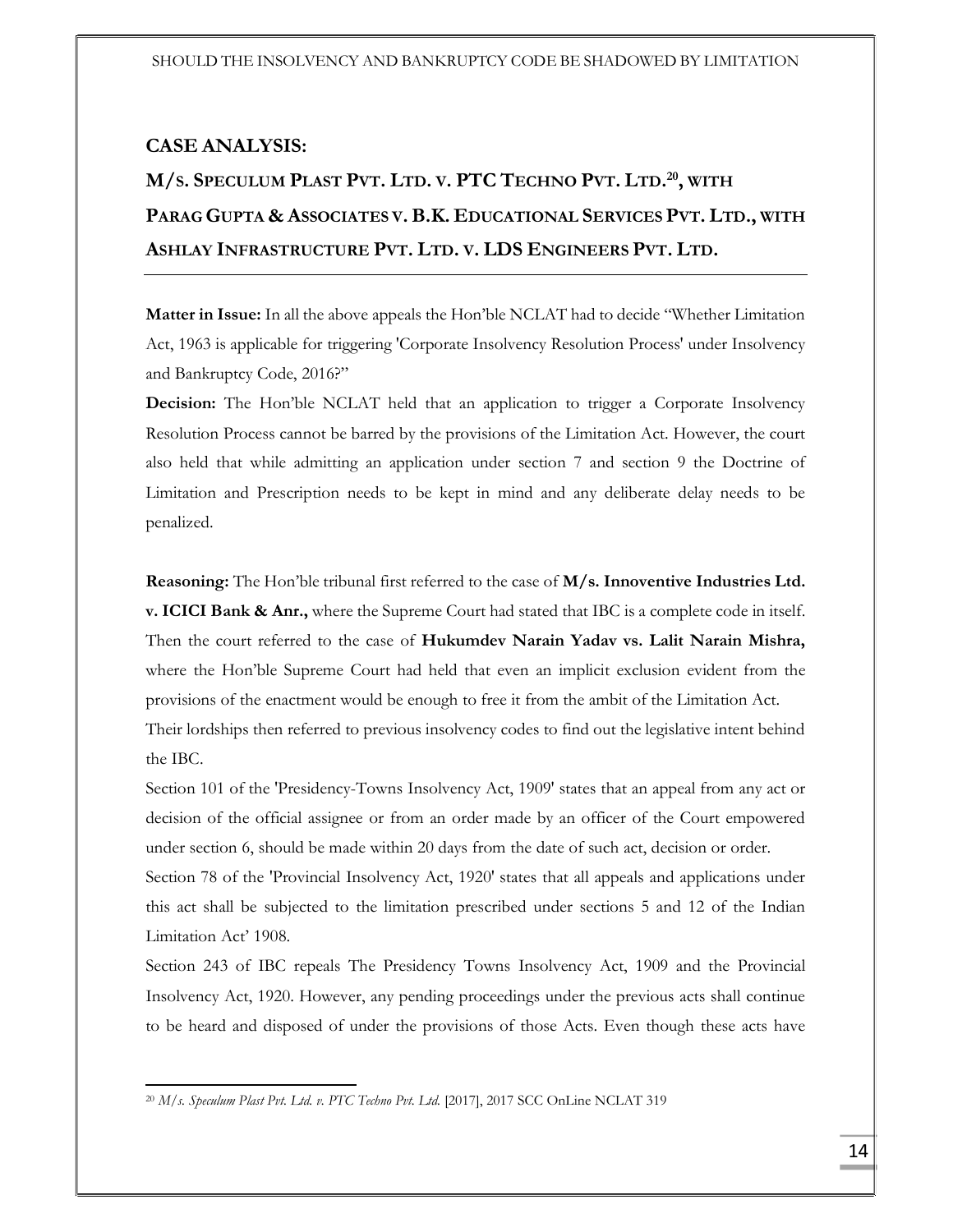repealed, no separate provision has been included in the IBC clearly stating the period of limitation for initiating corporate insolvency resolution procedure. It is here to be noted that in section 101of the 'Presidency-Towns Insolvency Act, 1909' or sub-section (1) of Section 78 of the 'Provincial Insolvency Act, 1920', clearly mentioned the period of limitation after which no claim could be raised.

However, the tribunal mentioned that section 60(2) of the code specifically explains how to compute period of limitation in case order of moratorium has been passed, which was previously governed by section 101A of the 'Presidency-Towns Insolvency Act, 1909' and section 78(2) of the 'Provincial Insolvency Act, 1920'. Therefore the tribunal reasoned that it was a deliberate omission on the part of the legislature not to incorporate a provision for limitation in the IBC, which conveys that its intent was to keep the IBC outside the ambit of the sections 4 to 24 of the Limitation Act.

The tribunal also brought to the notice the periods of limitation that have been mentioned under different sections of the IBC. Sections 7(4) and 10(4) has granted 14 days to the adjudicating authority to ascertain the facts and admit or reject the application. A similar provision has been mentioned under section 9(1), which states that an application under section 9 needs to be submitted within 10 days from the date of delivery of the invoice or notice demanding payment under section 8(1). Section 9(5) prescribes a period of 14 days for the adjudicating authority to admit or reject an application. It also states that before rejecting an application if incomplete, the applicant needs to be given 7 days to rectify the defects. Section 12 of the code prescribes a total of 120 days for the completion of the 'Insolvency Resolution Process'. However, the power to extend the proceedings to not more than 90 have been vested with the tribunals. If the Resolution plan is either rejected or not received within this period, then liquidation proceedings under section 33 would be initiated. Section 61 prescribes 30 days for filing an appeal. However, the Appellate Tribunal has the power to grant a leeway of 15 days. An appeal to the Supreme Court needs to be filed within 45 days and the Hon'ble Supreme Court has been allowed to condone the delay but not exceeding 15 days.

Citing the above provisions, the Tribunal reasoned that time limit has been prescribed for specific matters under various provisions, shows that the remedy provided in the code is complete in itself. The tribunal further went on to state that section424 of the Companies Act has been amended and included in section 255 of the Code for principles of natural justice. However, no such steps had been taken by the legislature to incorporate section 433 of the Companies Act in the Code. Thereby the Hon'ble appellate tribunal concluded that ipso facto it won't apply to IBC.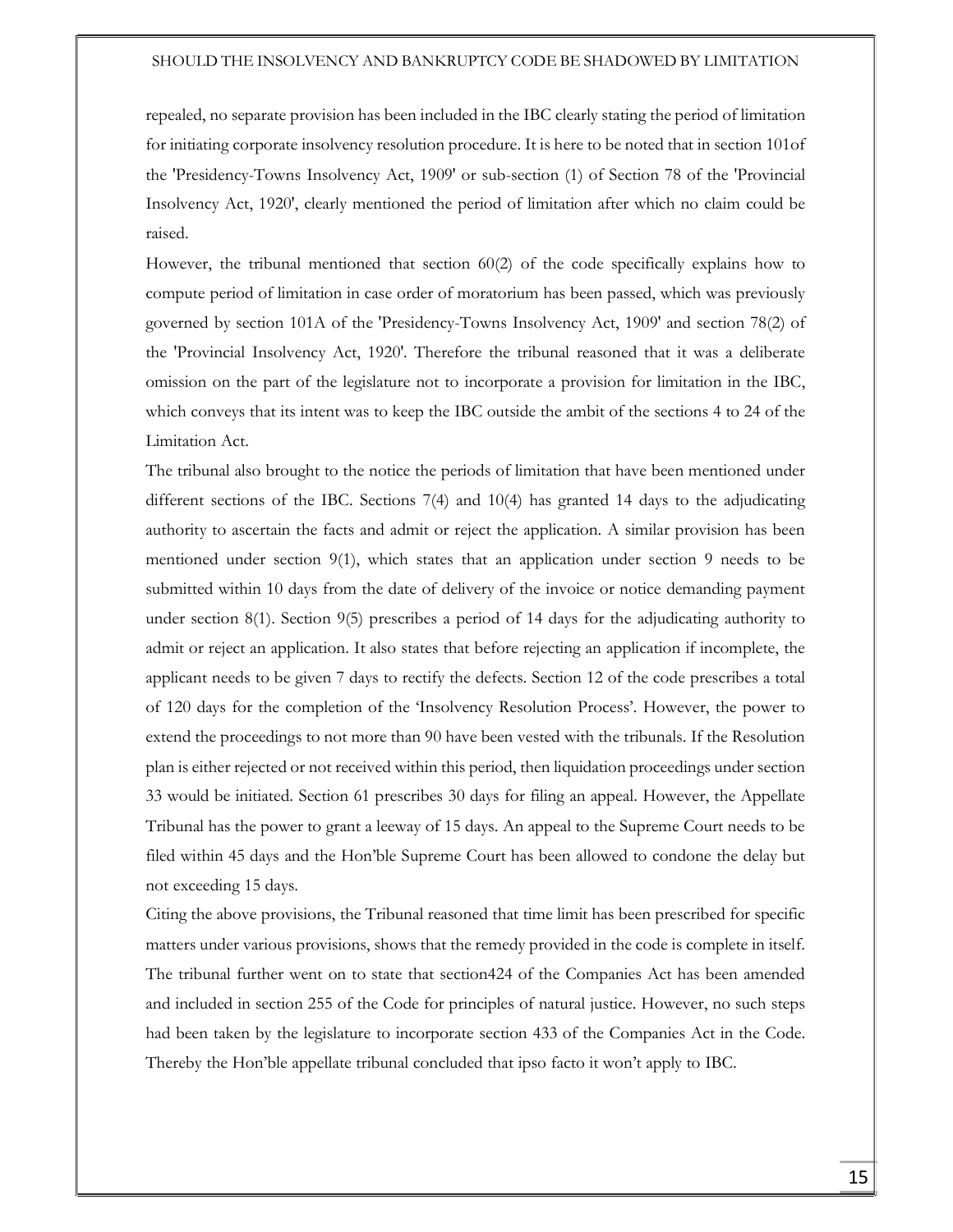The 'Recovery of Debts Due to Banks and Financial Institutions Act, 1993' has been amended in the manner specified in the Fifth Schedule and has been incorporated under section 249 of the Code. However, section 24 of the Act which relates to limitation has not been included, therefore won't be applicable to IBC.

The relevant provisions of the SARFAESI Act have been amended and have been incorporated in section 251 of the IBC. Since there has been no mention of section 36 of the Act, which describes the period of limitation, in the IBC, it does not apply to IBC.

Even if Limitation Act is made applicable to the IBC, then only applications under sections 7 and 9 will be barred by limitation. However, an application under section 10 cannot be rejected on similar grounds as because the applicant here is the corporate debtor, who cannot be said to have money claims against itself. Even then, if the Limitation Act is applied to section 10, then it would be directly against the object of the code; as because then sick companies which have been closed for more than 3 years and unable to repay its debts will continue to remain in the same state, while the value of its assets go on depreciating.

The court then stated that if applications under sections 7, 9 and 10 are entertained due to public notice under section 15 of the code, then the 'Interim Resolution Professional' has to accept all the claims submitted by the creditors as specified by section 18(1)(b). Such claims cannot be rejected on the basis of limitation, as Limitation Act does not have the 'Interim Resolution Professional' within its ambit.

According to their lordships, even if the Limitation Act is made applicable to IBC, applications under section 7, 9 or 10 will be guided only by the provision under Article 137 of Part II. According to Article 137, the period of 3 years is to be counted after the right of seeking adjudication accrues to the person. Since the IBC was put into effect from  $1<sup>st</sup>$  December 2016, the right to file an application for initiating Corporate Insolvency Resolution Process accrued from 1<sup>st</sup> December 2016. Therefore, such applications cannot be rejected on the grounds that it is barred by Limitation.

However, the learned Tribunal did not completely shun the idea of limitation. It said that while admitting an application initiating CIRP, the principles of limitation and prescription needs to be kept in mind. However, in case of continuing cause of action, the problem of limitation won't arise. In case the applicant is unable to provide the adjudicating authority with valid reasons or provides it with baseless reasons, his application should not be entertained. Even then, the same won't be applicable to an application under section 10 of the Code, i.e., when the applicant is the corporate debtor.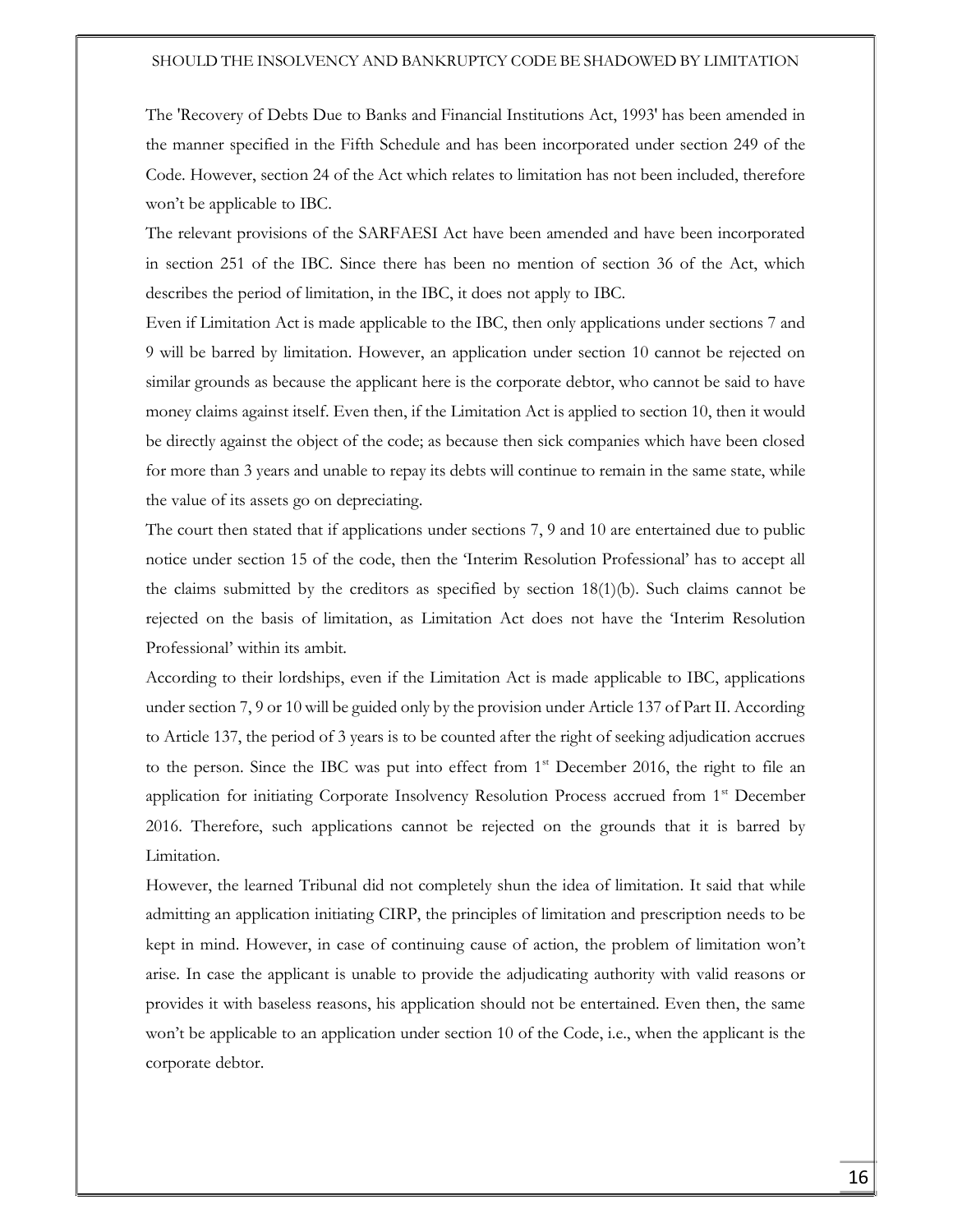It will be up to the discretion of the 'Interim Resolution Professional' whether or not to admit a stale claim places before him. If the resolution plan has already been submitted, the committee of creditors will have a say on entertaining the claim. If the claim is not accepted, then the aggrieved person may approach the adjudicating authority. However, while deciding the matter, the tribunal needs to keep in mind the above laid principles.

After laying the aforementioned principles the Hon'ble tribunal dealt with the appeals accordingly.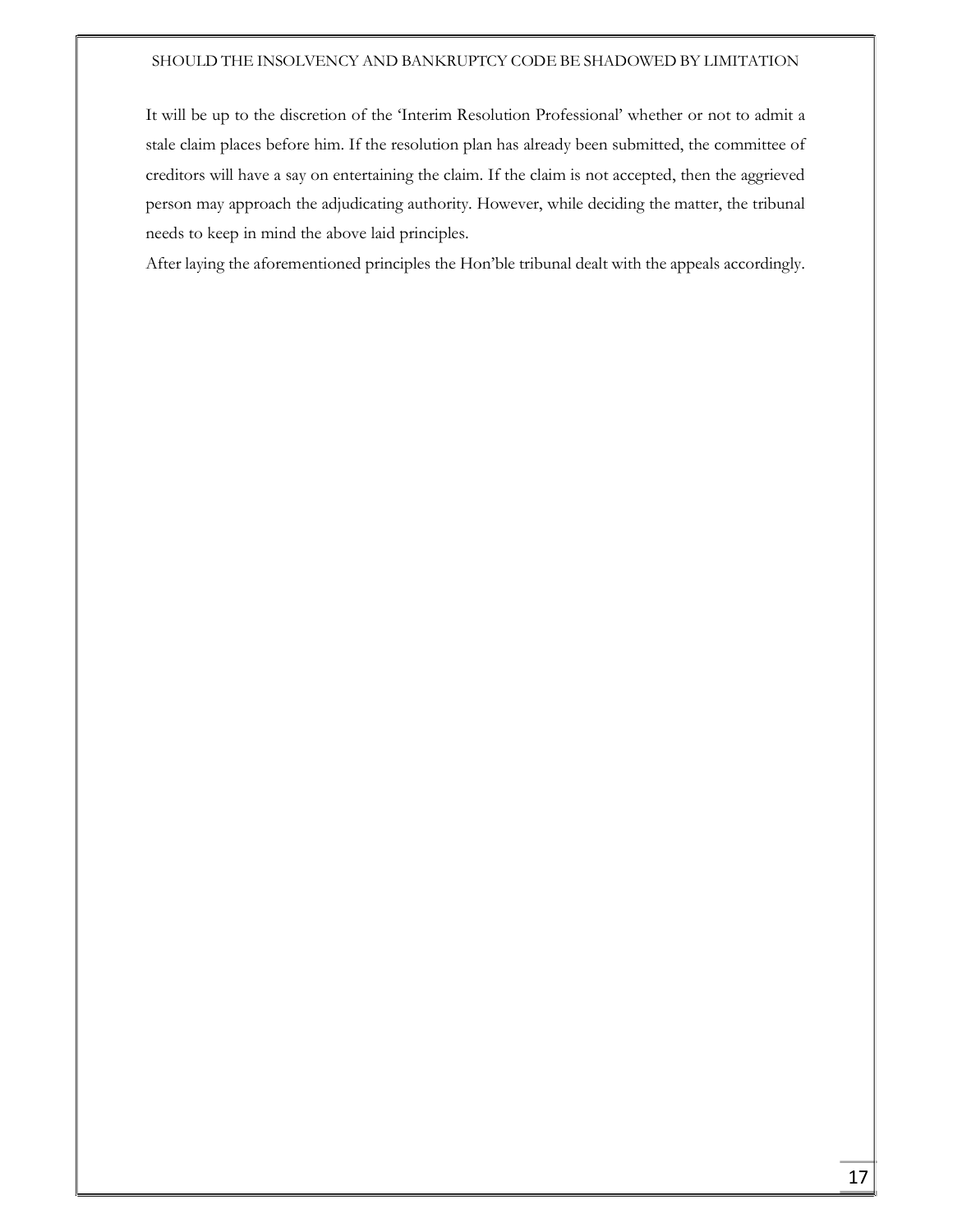# ANALYSIS AND CONCLUSION

In the case of The Board of Trustees of The Port of Bombay and Ors. v. M/s Sriyanesh **Knitters**<sup>21</sup>, the Hon'ble Supreme Court held that "Even if it is a codifying Act unless a contrary intention appears it is presumed not to be intended to change the law. [See Bennion's Statutory Interpretation, Second Edition page 444]

"Furthermore where codifying statute is silent on a point then it is permissible to look at other laws. In this connection it will be useful to refer to the following observation of the House of Lords in Pioneer Aggregates (UK) Ltd. v. Secretary of State for the Environment and Ors. (1984) 2 All ER 358.nPlanning law, though a comprehensive code imposed in the public interest, is, of course, based on land law. Where the code is silent or ambiguous, resort to the principles of private law (especially property and contract law) may be necessary so that the courts may resolve difficulties by application of common law or equitable principles. But such cases will be exceptional. And, if the statute law covers the situation, it will be an impermissible exercise of the judicial function to go beyond the statutory provision by applying such principles merely because they may appear to achieve a fairer solution to the problem being considered. As ever in the field of statute law it is the duty of the courts to give effect to the intention of Parliament as evinced by the statute, or statutory code, considered as a whole.""

Therefore, according to this judgement of the Hon'ble Supreme Court, since the IBC does not contain any specific provision relating to the period of limitation; and since the Limitation Act is applicable to all legislative enactments unless exclusively barred, the same should be made applicable to IBC, unless it goes against the provisions or the object of the Code. Previously, the law of the land was that money claims cannot be raised after a period of three years as by then the rights of the claimants wither off due to their negligent attitude, the same should be allowed to continue.

The reason given by the Hon'ble Tribunal is that the right to start insolvency proceedings accrued to applicants on the day the Code was put into force. However, this view does not hold ground as because the claimants did have a remedy to initiate their claims under some other statutory enactment. However, they did not choose to do so, thereby losing their right. If they are given a second chance then it will certainly be against public policy and against the corporate debtor as he will suddenly find himself stuck in corporate litigation. Moreover, according to the fundamental principles of law, the period of limitation is calculated from the day the cause of action arose. The same should be applied in case of insolvency proceedings also. If such is the case that a new right accrues with every subsequent special enactments, then it will give way to the filing of huge number of cases having stale claims. It will be a burden for both the judiciary as well as the respondents. It

<sup>&</sup>lt;sup>21</sup> The Board of Trustees of The Port of Bombay and Ors. v. M/s Sriyanesh Knitters [1999], AIR1999SC2947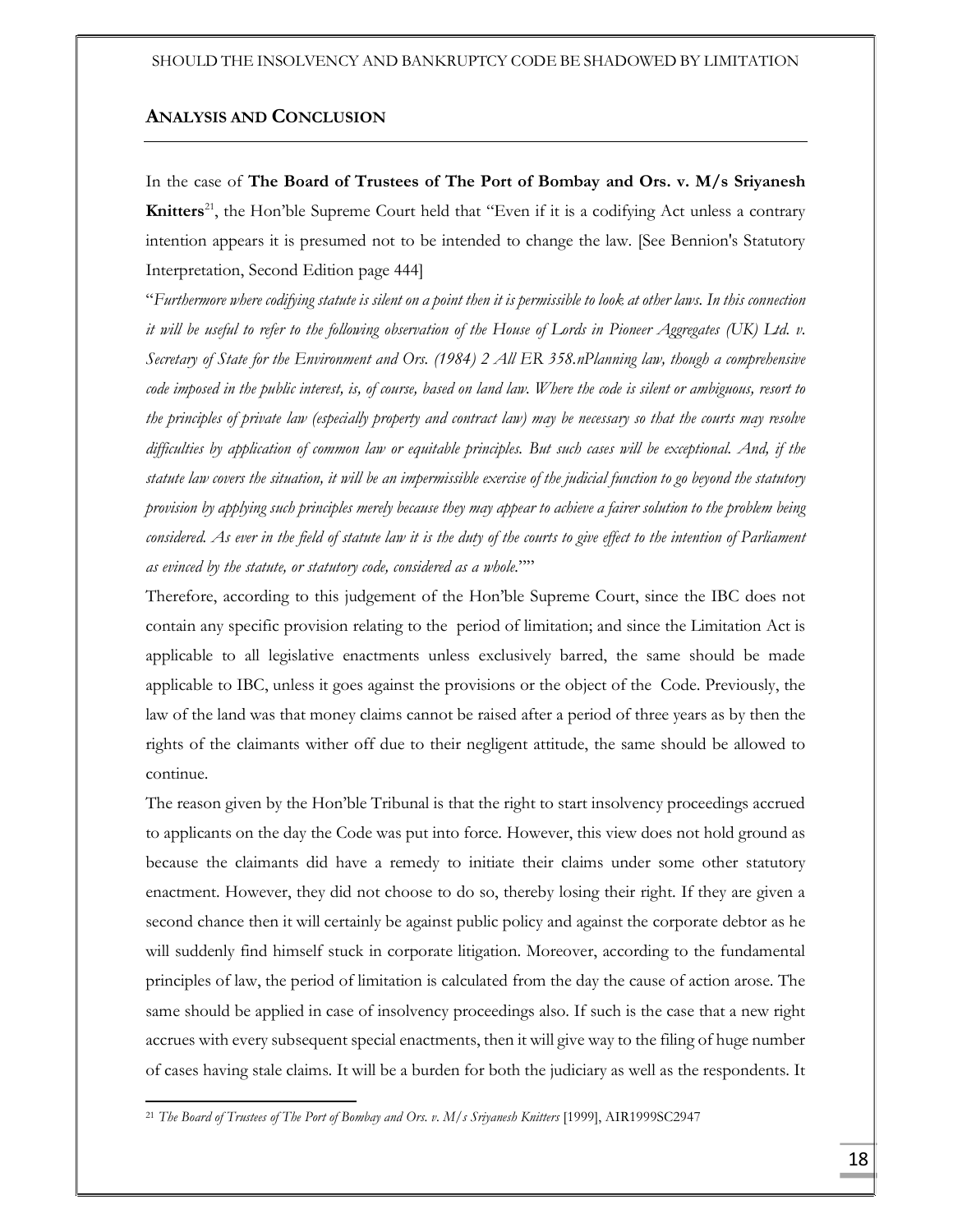is also to be noted that the interest on the debt accrues with every year. So, getting a second chance to raise a stale claim will subsequently increase the disputed amount.

The court needs to keep in mind that corporate debtor seeking liquidation of the company and a corporate creditor forcefully trying to start insolvency proceedings against a company are two different scenarios. Both should not treated equally. Therefore, even if a corporate debtor can file an application for initiating CIRP any time, the same should not be allowed to corporate creditors raising stale claims.

According to section 238 of IBC, if there is any conflict between the provisions of IBC and any other existing law, then the provisions of IBC would prevail. Therefore, unless the provisions of the Limitation Act is clearly against the provisions of IBC, the same should be allowed to prevail. The debts which have become time barred without recourse to law, by the own choosing of a party, also gives rise to an estoppel on such parties from being able to proceed under the provisions of the IBC.

The Hon'ble Supreme Court needs to clearly state whether or not the Insolvency and Bankruptcy Code will be subject to limitation. According to the present scenario, filing of a huge number of applications to initiate CIRP raising stale claims is highly probable, which will only lead to increase the backlog of cases of the Indian judiciary.